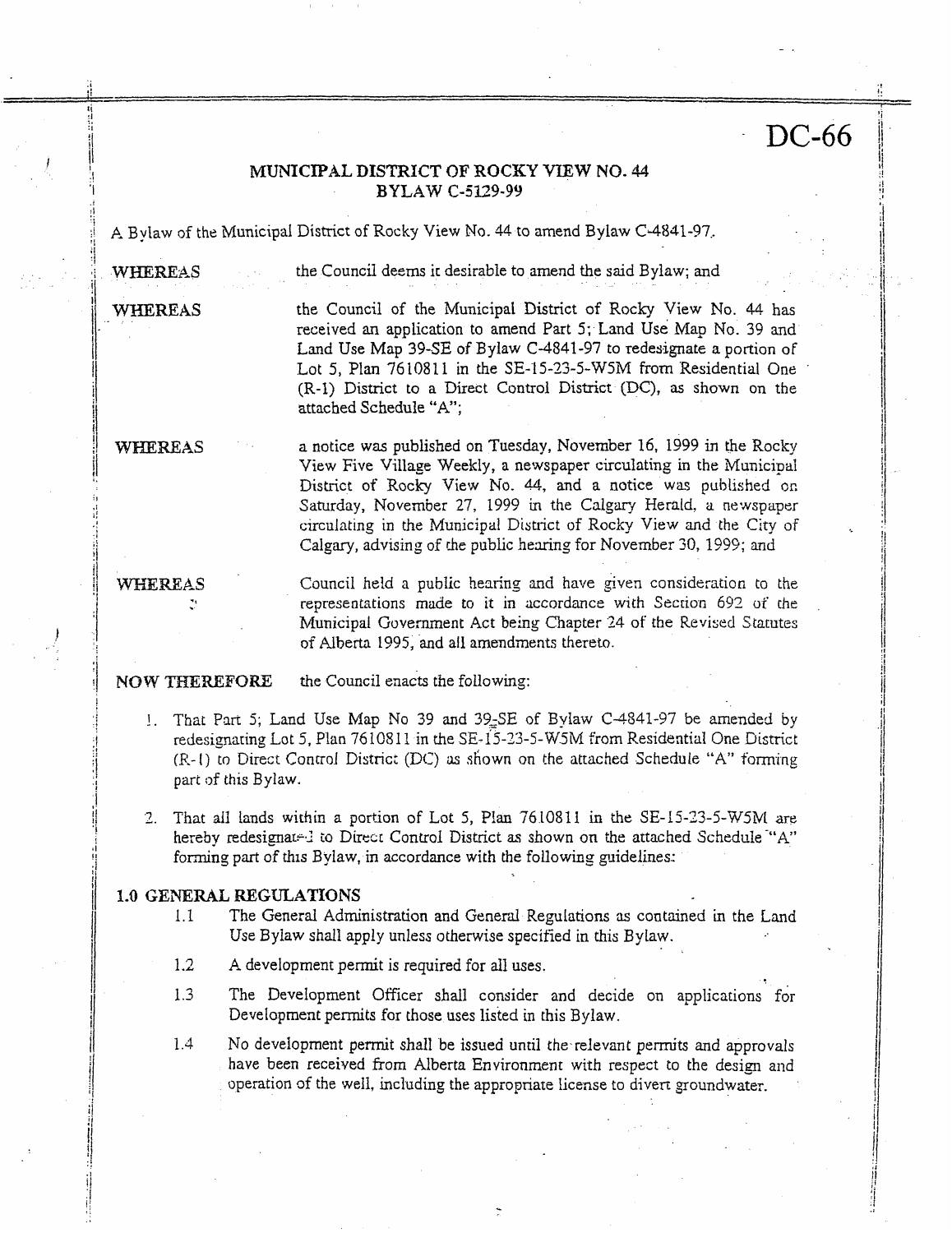## DC-66

2.1

### **2.0 LAND USE REGULATIONS**

Purpose and Intent

The purpose and intent of this District is to allow for a utility lot to facilitate the constmction and operation **a water** well for the distribution of domestic water through a **surface** water **system.** 

- 2 *-2*  **List** of-Permitted **Uses** 
	- **2.2.1** No permitted **uses**
- \_- . . *2.3*  List of Discretionary **Uses** 
	- 2.3.1 Well **water pumphouse**
	- 2.3.2 Underground water reservoir
	- *2.33* Facilities ancillary to the provision **of** domestic **water**
- 2.4 **Maximum Requirements** 
	- 2.4.1 Area of Lot (including panhandle)  $-501 \text{ m}^2 (4327.23 \text{ ft}^2)$
	- 2.4.2 Width of panhandle  $-3$  m (9.84 ft)
	- 3.4.3 Number of pumphouses 1
	- 2.4.4 Size of pumphouse  $-7.5 \text{ m}^2 (81.73 \text{ ft}^2)$
	- 2.4.5 Height of pumphouse  $-3.5$  m.  $(11.48$  ft.)
- 2.5 Minimum Reanirements
	- $\frac{1}{2.5.1}$  Area of Lot (including panhandle) 383 m<sup>2</sup> (4122.71 ft<sup>2</sup>)
	- 2.5.2 Width of pandhandle  $-3$  m (9.84 ft)
- *i.6*  Landscaping and Controlled Appearance
	- 2.41 Landscaping and **building** materials shall be compatible with the surrounding land *uses* and adjacent residential dwellings.

### *3.0* **IMfLEMENT47CIOM**

*I* 

3.1 This Bylaw comes into effect upon the date of its third reading.

**File: 3Y'ISO32/99-RV-O83** .

First reading passed in open Council, assembled in the City of Calgary, in the Province of Alberta, on November 9, 1999, on a motion by Councillor Kent.

Second reading passed **in** open Council, assembled in the City of Calgary, **in** the Province of Alberta, on November 30, 1999, on a motion by Councillor Fullerton.

Third reading **passed** in open Council, assembled in *the* City of Calgary, in the Province of Alberta, on November 30, 1999, on a motion by Councillor Kent.

REEVE OR DEPUT

MUNICIPAL SECRETARY